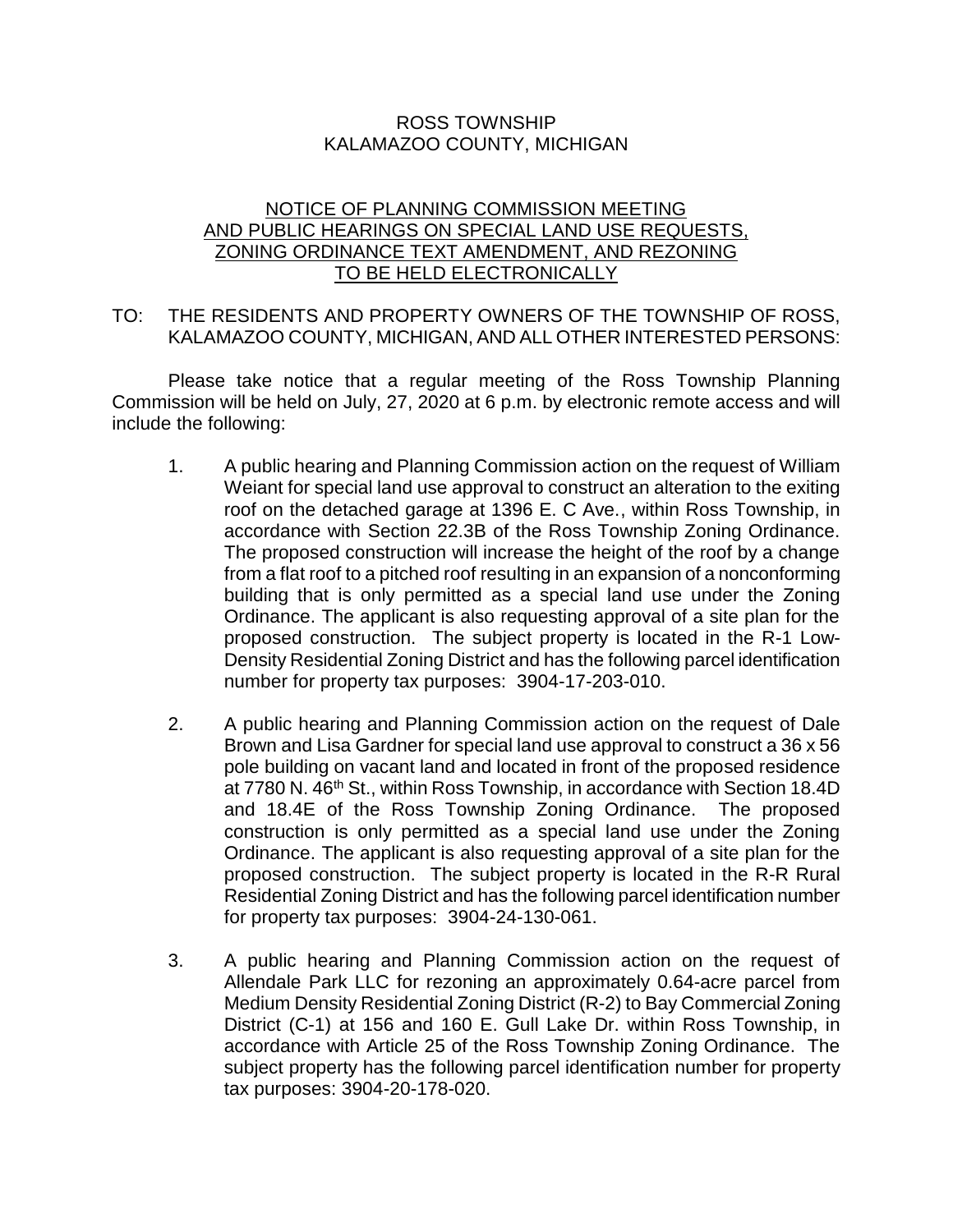- 4. A public hearing on proposed zoning ordinance text amendment to Article 1 Section 1.3 of the Ross Township Zoning Ordinance to add a last sentence as follows: "Notwithstanding any provision herein, the Michigan Right to Farm Act, Public Act 93 of 1981, and lawfully adopted Generally Accepted Agricultural and Management Practices thereunder shall control over the provisions of this ordinance to the extent of any conflict."
- 5. Such other and further matters as may properly come before the Planning Commission.

Electronic remote access, in accordance with the Michigan Governor's Executive Order 2020-129, will be implemented in response to COVID-19 social distancing requirements and limitations on indoor meeting numbers as provided for by Executive Order of the Michigan Governor. The public may participate in the meeting through Zoom access by computer and smart phone using the following link: https://us02web.zoom.us/j/2828593848?pwd=UXZBUkFDWHVURmlYT3lIdUlyM1I0UT09

Meeting ID: 282 859 3848 Password: 470

The public may also participate by calling into the below toll free number: 877 853 5257 US Toll-free Password: 470

Members of the public will be able to speak during the public comment and public hearing portions of the meeting and such comments will be limited to three minutes per person for each item. To provide for orderly public participation a person wishing to speak must state their name and request to be recognized by the Planning Commission Chairperson. The Chairperson will recognize all persons wishing to speak during public comment and public hearings. If, prior to the meeting, members of the public have certain questions or wish to provide input on any business that will be addressed at the meeting then such persons may contact the Planning Commissioners through Norm Kellogg, Ross Township Clerk, by email to Clerk@rosstown.comcastbiz.net, or by mail at 12086 M-89, Richland, Michigan 49083.

The proposed text amendment, applications for the special land uses and site plans, application for re-zoning and the Ross Township Zoning Ordinance/Map/Land Use Plan may be examined at the Township Hall by contacting the Ross Township Clerk during regular business hours on regular business days maintained by the Township offices from and after the publication of this Notice and until and including the day of the meeting.

Ross Township will provide necessary reasonable auxiliary aids and services at the meeting to individuals with disabilities upon 72 hours advanced notice to the Township. Individuals with disabilities requiring auxiliary aids or services should contact the Township Clerk by email, phone, or mail at the below.